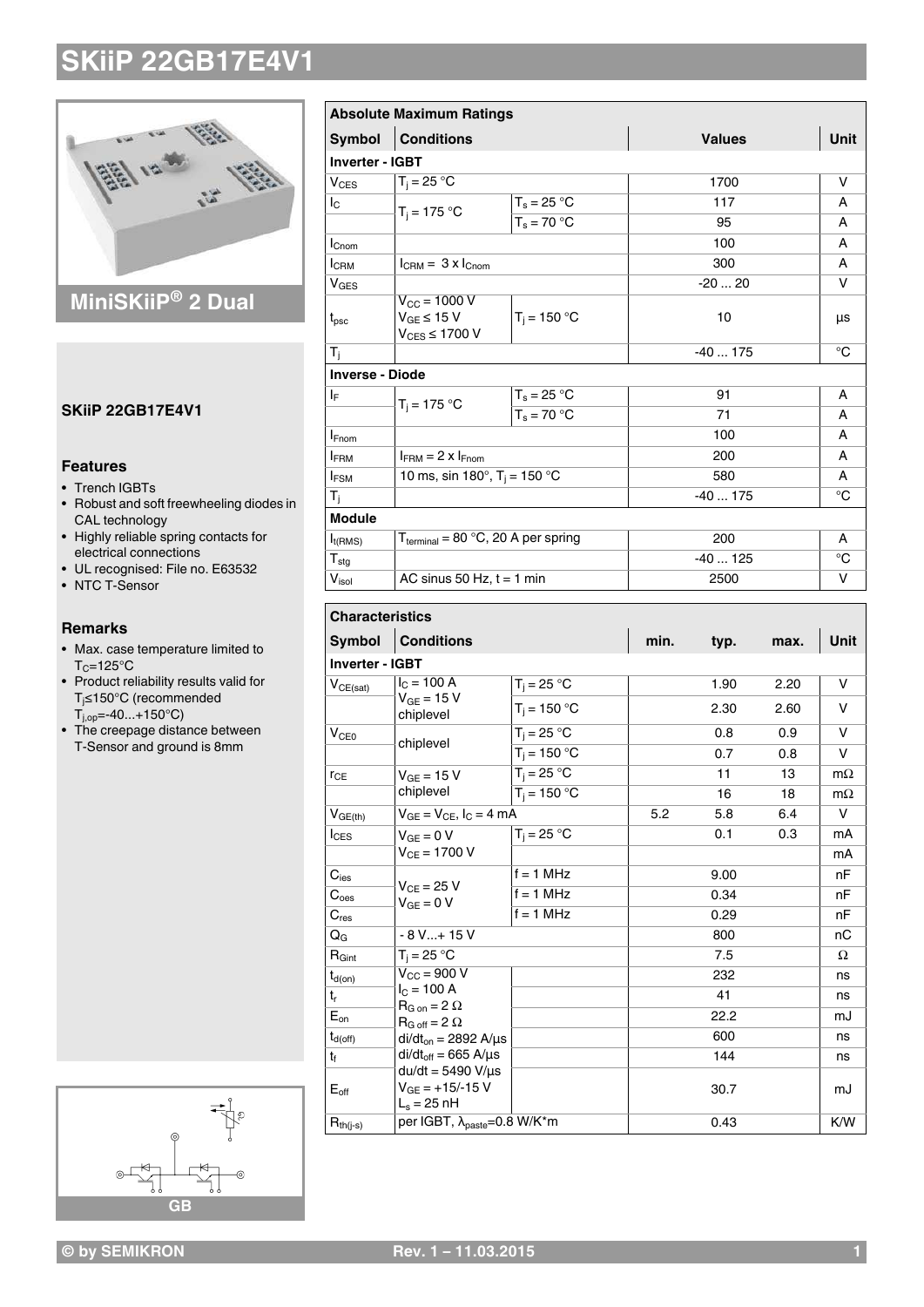

## **MiniSKiiP® 2 Dual**

## **SKiiP 22GB17E4V1**

## **Features**

- Trench IGBTs
- Robust and soft freewheeling diodes in CAL technology
- Highly reliable spring contacts for
- electrical connections • UL recognised: File no. E63532
- NTC T-Sensor
- 

## **Remarks**

- Max. case temperature limited to  $T_C = 125$ °C
- Product reliability results valid for Tj≤150°C (recommended  $T_{j,op} = -40...+150^{\circ}C$
- The creepage distance between T-Sensor and ground is 8mm

| <b>Characteristics</b> |                                                               |                |              |                |             |           |  |  |  |
|------------------------|---------------------------------------------------------------|----------------|--------------|----------------|-------------|-----------|--|--|--|
| <b>Symbol</b>          | <b>Conditions</b>                                             | min.           | typ.         | max.           | <b>Unit</b> |           |  |  |  |
| <b>Inverse - Diode</b> |                                                               |                |              |                |             |           |  |  |  |
| $V_F = V_{FC}$         | $I_F = 100 A$                                                 | $T_i = 25 °C$  |              | $\overline{2}$ | 2.4         | v         |  |  |  |
|                        | $V_{GF} = 0 V$<br>chiplevel                                   | $T_i = 150 °C$ |              | 2.2            | 2.6         | v         |  |  |  |
| $V_{F0}$               | chiplevel                                                     | $T_i = 25 °C$  |              | 1.3            | 1.6         | v         |  |  |  |
|                        |                                                               | $T_i = 150 °C$ |              | 1.1            | 1.2         | v         |  |  |  |
| ľF                     | chiplevel                                                     | $T_i = 25 °C$  |              | 6.8            | 8.4         | $m\Omega$ |  |  |  |
|                        |                                                               | $T_i = 150 °C$ |              | 11             | 14          | $m\Omega$ |  |  |  |
| <b>IRRM</b>            | $I_F = 100 A$                                                 |                |              | 165            |             | A         |  |  |  |
| $Q_{rr}$               | $di/dt_{off} = 3753$ A/ $\mu$ s<br>$V_{GF} = -15 V$           |                |              | 32.5           |             | μC        |  |  |  |
| $E_{rr}$               | $V_{\rm CC} = 900 V$                                          |                |              | 20.9           |             | mJ        |  |  |  |
| $R_{th(j-s)}$          | per Diode, λ <sub>paste</sub> =0.8 W/K*m                      |                |              | 0.7            |             | K/W       |  |  |  |
| <b>Module</b>          |                                                               |                |              |                |             |           |  |  |  |
| $L_{CE}$               |                                                               |                |              | 20             |             | nH        |  |  |  |
| $M_s$                  | to heat sink                                                  |                | 2            |                | 2.5         | Nm        |  |  |  |
| w                      |                                                               |                |              | 50             |             | g         |  |  |  |
|                        | <b>Temperature Sensor</b>                                     |                |              |                |             |           |  |  |  |
| $R_{100}$              | $T_c = 100^{\circ}$ C (R <sub>25</sub> =5 kΩ)                 |                | $493 \pm 5%$ |                |             | Ω         |  |  |  |
| $B_{25/85}$            | $R_{(T)}=R_{25}$ *exp[B <sub>25/85</sub> *(1/T-1/298)], [T]=K |                |              | 3420           |             | K         |  |  |  |

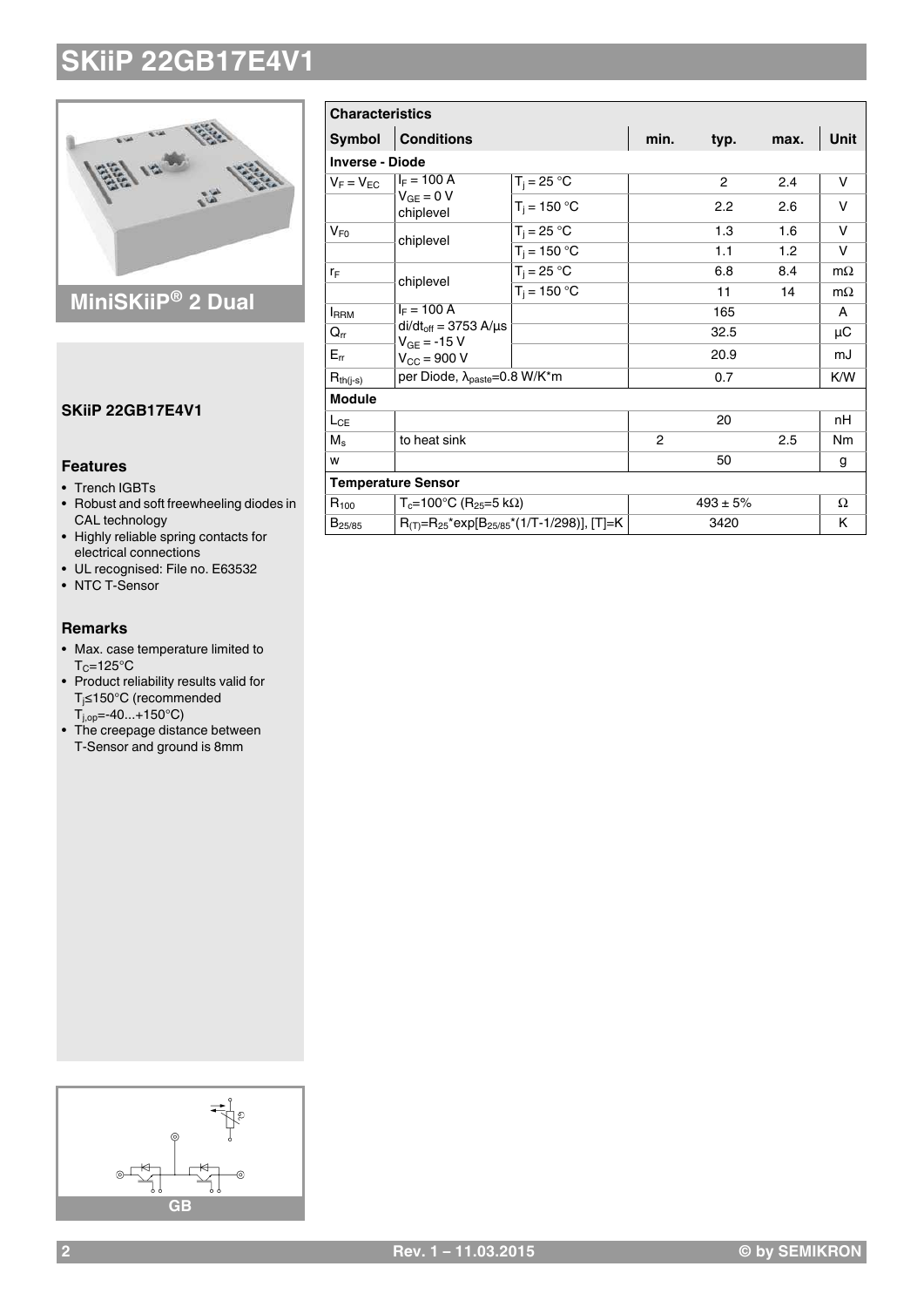









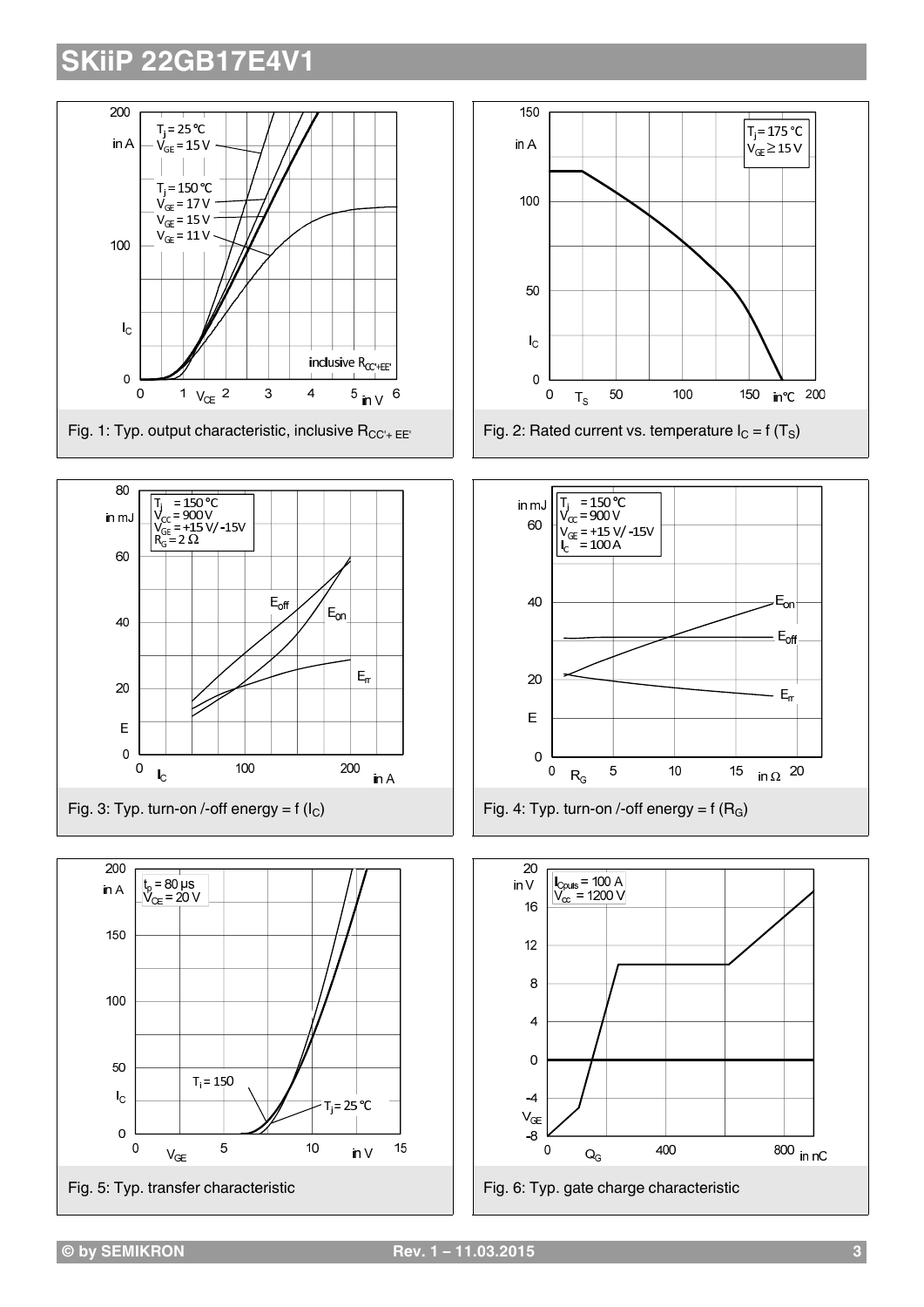